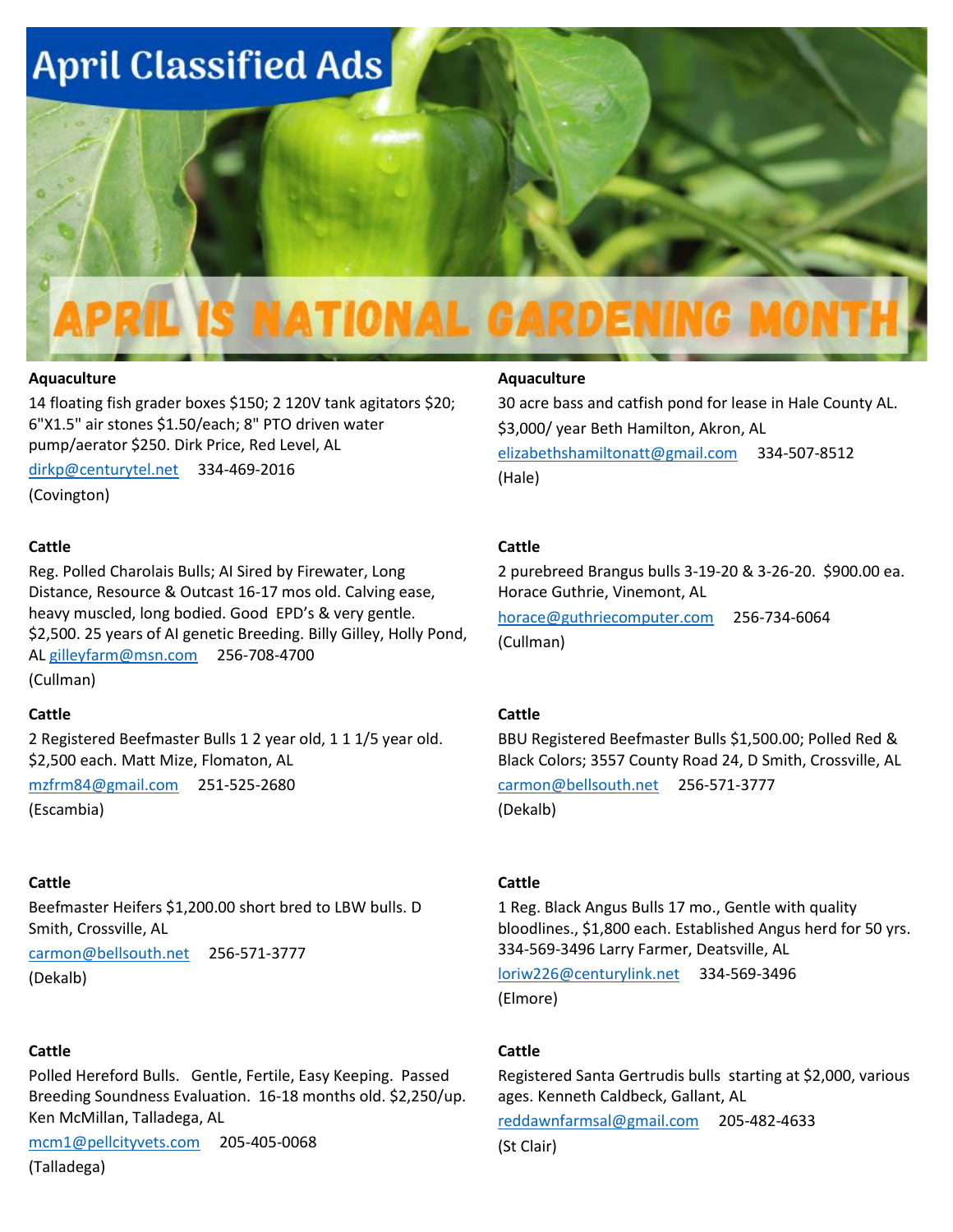### **Cattle**

Reg 20 mo old Black Angus bull; Aberdeen, GAR, SAV lines; breeding soundness tested; ready to breed. Locust Fork; \$1,800 Dawn Calvert, Cleveland, AL

[dec35049@gmail.com](mailto:dec35049@gmail.com) 205-541-1046 (Blount)

## **Cattle**

Registered Black Angus Cattle: bred cows & heifers at \$1,500 and up / weaned heifer calves (8 mo.) at \$850 / breeding bull (2.5 years) at \$2,400.

David Calhoun, Rainbow City, AL 205-532-5865 (Etowah)

### **Cattle**

Reg. Angus Bull; Bannister Timely 816-8/29/2018. Excellent on heifers \$2,750; 3 Heifers & 3 Bulls, Weaning age \$700 & up. Katherine Griffin, Lincoln, AL

[mitark611@gmail.com](mailto:mitark611@gmail.com) 256-892-3674 (Calhoun)

### **Cattle**

Ten 1/2 cross Beefmaster heifers, 10 to 11 months old. \$800 each. Fred Lovvorn, Woodland, AL

[lovvorn@centurytel.net](mailto:lovvorn@centurytel.net) 256-449-6186

(Randolph)

## **Cattle**

Hereford bulls, very good performance and EPDs \$2,500 and up James Hicks, Cullman, AL

[mphicks41@msn.com](mailto:mphicks41@msn.com) 256-636-4997

(Cullman)

### **Cattle**

10 Quality Charolais bulls. Polled, easy calving, thick, meaty, excellent EPDs. 22-24 months old. \$3,500-\$4,500. Top bloodlines. All have passed breeding soundness exams. Frank Ellis, Letohatchee, AL

[ffellisjr@gmail.com](mailto:ffellisjr@gmail.com) 334-315-8927

(Lowndes)

### **Cattle**

Various ages of Reg. Brangus bulls. Prices vary depending on age, genetics & quality. \$1,500 (younger bulls) - \$7,500 (herd sires). BSE on bulls 16 mos & older, younger bulls sold as is. Bulls can be examined by appointment. Hudson Hines, Beatrice, AL [jhhines@frontiernet.net](mailto:jhhines@frontiernet.net) 251-564-1457 (Monroe)

### **Cattle**

Reg'd Beefmaster bulls black and polled \$1,500 and up, Older bulls have been BSE tested. Larry Bowen Woodland AL. 36280 770-826-2512 Larry Bowen, Woodland, AL

[lwbowen.lb@gmail.com](mailto:lwbowen.lb@gmail.com) 770-826-2512 (Randolph)

### **Cattle**

Purebred registered Santa Gertrudis heifers & bulls. Gentle, polled & deep red. Quality cattle since 1977. Free ball cap & Star5 info. Betty Kelso-Clough, Somerville, AL

[kelsoclough@aol.com](mailto:kelsoclough@aol.com) 256-566-7878 (Morgan)

### **Cattle**

Two registered black Angus open heifers, 17 & 20 months old. Guaranteed healthy & gentle. Registration included. \$1,000.00 each Don Hunton, Collinsville, AL

[donald.hunton58@gmail.com](mailto:donald.hunton58@gmail.com) 256-523-6432 (Dekalb)

### **Cattle**

Eight registered Beefmaster bulls, 15 to 24 months; \$1,700 and up. Fred Lovvorn, Woodland, AL

[lovvorn@centurytel.net](mailto:lovvorn@centurytel.net) 256-449-6186 (Randolph)

### **Cattle**

Limousin homozygous black & homozygous polled bulls & heifers. Guarantee black & polled calves on most crosses. Low birth weights, Great disposition, Outstanding growth & performance. All vaccinations. Good EPD's. \$1,500/up. Email for more info. W Smith, Horton, AL [wdsfarm@gmail.com](mailto:wdsfarm@gmail.com) 205-456-0468 (Blount)

### **Cattle**

Six Registered Charolais replacement heifers. 6-9 months old, 600-750 lbs. Gentle, polled. Will make excellent brood cows. \$1,250-\$1,400. Frank Ellis, Letohatchee, AL

[ffellisjr@gmail.com](mailto:ffellisjr@gmail.com) 334-315-8927

(Lowndes)

### **Cattle**

Registered Charolais Bulls. 16 mo. Good bloodlines, polled, established breeder. \$2,500 ea. Kenneth Sconyers, Clio, AL

[Ksconyers51@gmail.com](mailto:Ksconyers51@gmail.com) 334-402-0366

(Barbour)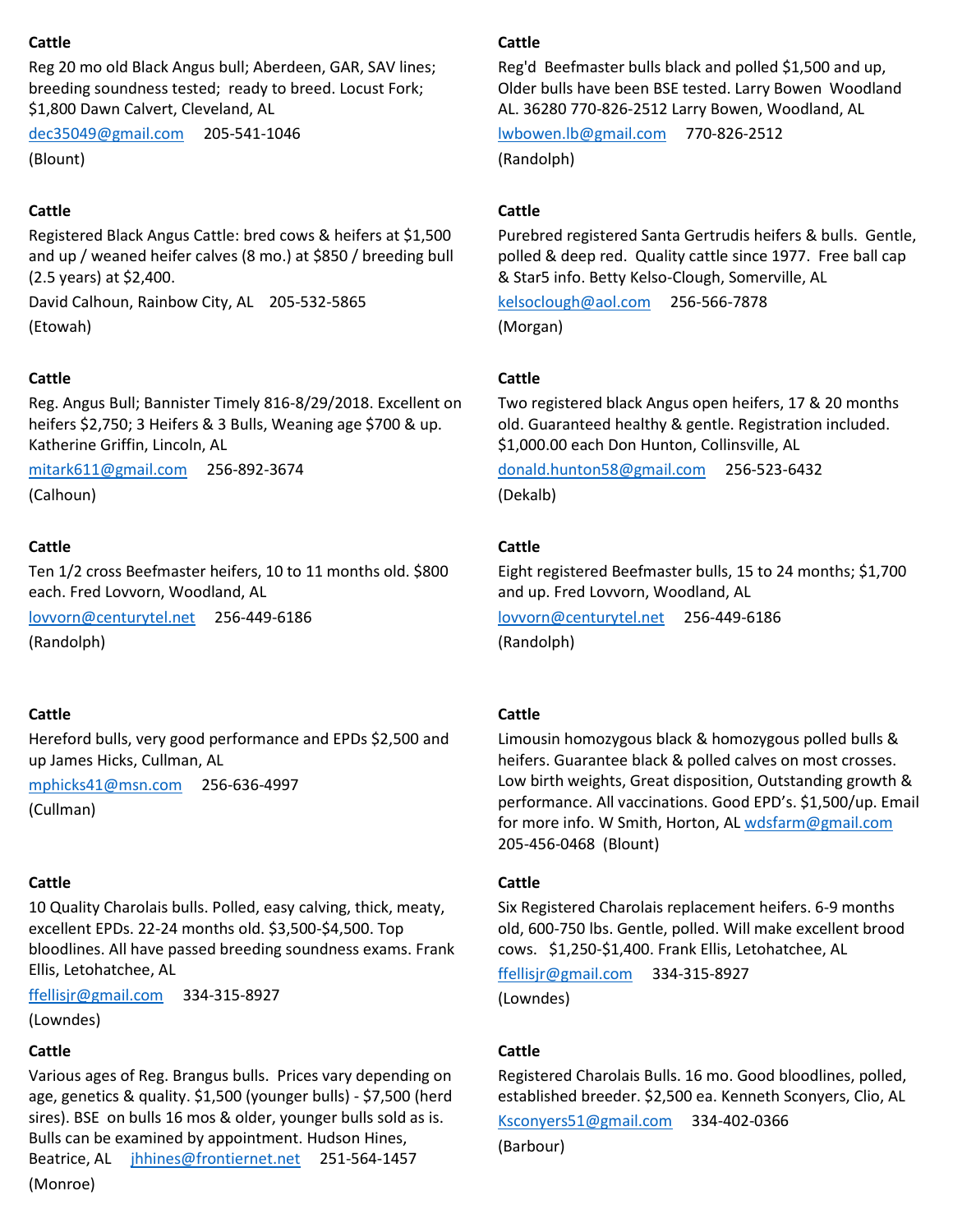## **Cattle**

Reg. Scottish Highland Bulls from Gleann Brook Acres. Purebred bloodlines for foundation stock or great to cross w/cows. Sweet, gentle dispositions, exceptional pedigrees! Starting at \$2,500 & up. [www.gbahighlands.com](http://www.gbahighlands.com/) Tracey Kerbler, Bremen, AL [info@gbahighlands.com](mailto:info@gbahighlands.com) 205-432-9531 (Cullman)

# **Cattle**

Registered Longhorns, Cows & Heifers. Established Herd for 25 Years. \$600 and up. Howard Graham, Carbon Hill, AL

[jhgraham2@gmail.com](mailto:jhgraham2@gmail.com) 205-522-2960 (Walker)

# **Cattle**

14 Red Angus & Polled Hereford cows 3-5 years old bread to an Akaushi Bull to start calving late January 2022. \$2000 each. Otis Leonard, Kellyton, AL

[leonardpc@bellsouth.net](mailto:leonardpc@bellsouth.net) 256-625-9393 (Coosa)

# **Cattle**

Want to buy 80 bred Brangus heifers. Need to be docile. Michael Waters, Vinemont, AL

256-636-2129

(Cullman)

# **Cattle**

Registered Jersey heifer, due to calve in the fall in time for calving season! Halter broke & very gentle. Will make good nurse cow or family milk cow. \$1,800 or best offer Anne Crawley, Pine Apple, AL

[aps2888@yahoo.com](mailto:aps2888@yahoo.com) 251-564-1623

(Wilcox)

## **Egg & Poultry**

Geese for sale. 3 African greys and 3 Toulouse \$25 each! Alan Judd, Faunsdale, AL

[Aljudd@hotmail.com](mailto:Aljudd@hotmail.com) 334-341-3388 (Marengo)

## **Equipment**

Want to buy an older John Deere tractor. Anywhere from 80- 100 horse pto. Preferably 2000-4000 series/model. Can need some work on it Joshua Gunn, Millry, AL

[j.gunn96@yahoo.com](mailto:j.gunn96@yahoo.com) 251-242-1880

(Washington)

## **Cattle**

Black Baldie Heifers, yearlings, vaccinated, wormed. \$1,100 each. Charles Ford, Ragland, AL

[davidford@ragland.net](mailto:davidford@ragland.net) 205-283-0638 (St Clair)

# **Cattle**

Simangus bulls 15 months old, homo black & polled w/low birth weight & good weaning weight epds, \$2,200 & up. Matt Johnson, Brent, AL

[Lorijohnson@cadencebanking.com](mailto:Lorijohnson@cadencebanking.com) 205-316-0039 (Bibb)

## **Cattle**

Powder River squeeze chute, palpation chute, adjusting panels for calves plus 2 extra panels for entry. \$4,500. Joe Walters, Ragland, AL 205-533-5474 (St Clair)

# **Cattle**

Reg and purebred Limousin bulls and heifers. Black, gentle, LBW, double polled. Bulls \$1,950. Heifers \$900. Don Jones, Fitzpatrick, AL

[chjones36@cs.com](mailto:chjones36@cs.com) 334-279-1023 (Bullock)

# **Egg & Poultry**

Ostrich, Emu, Rhea, Peacocks, Chicks & Fertile Eggs for sale, call or text 719-357-6866 Blake Wayne, Huntsville, AL

[blake.tkoproducts@gmail.com](mailto:blake.tkoproducts@gmail.com) 719-357-6866 (Sumter)

## **Egg & Poultry**

Peacocks, \$150 and up. Candi Whitman, Opelika, AL [whitman4spencer@yahoo.com](mailto:whitman4spencer@yahoo.com) 706-326-2812 (Lee)

## **Equipment**

1500 New Hi-Tensile Fiber Posts for installing Hi-Tension fence, posts are 6' tall X 1.50" across & have 5-predrilled holes at 10,20,30,40,50" for installing wire with clips, unbreakable & unbendable. \$7/each. Rick Neves, Cullman, AL, [livestock77@hotmail.com](mailto:livestock77@hotmail.com) 256-747-3301 (Cullman)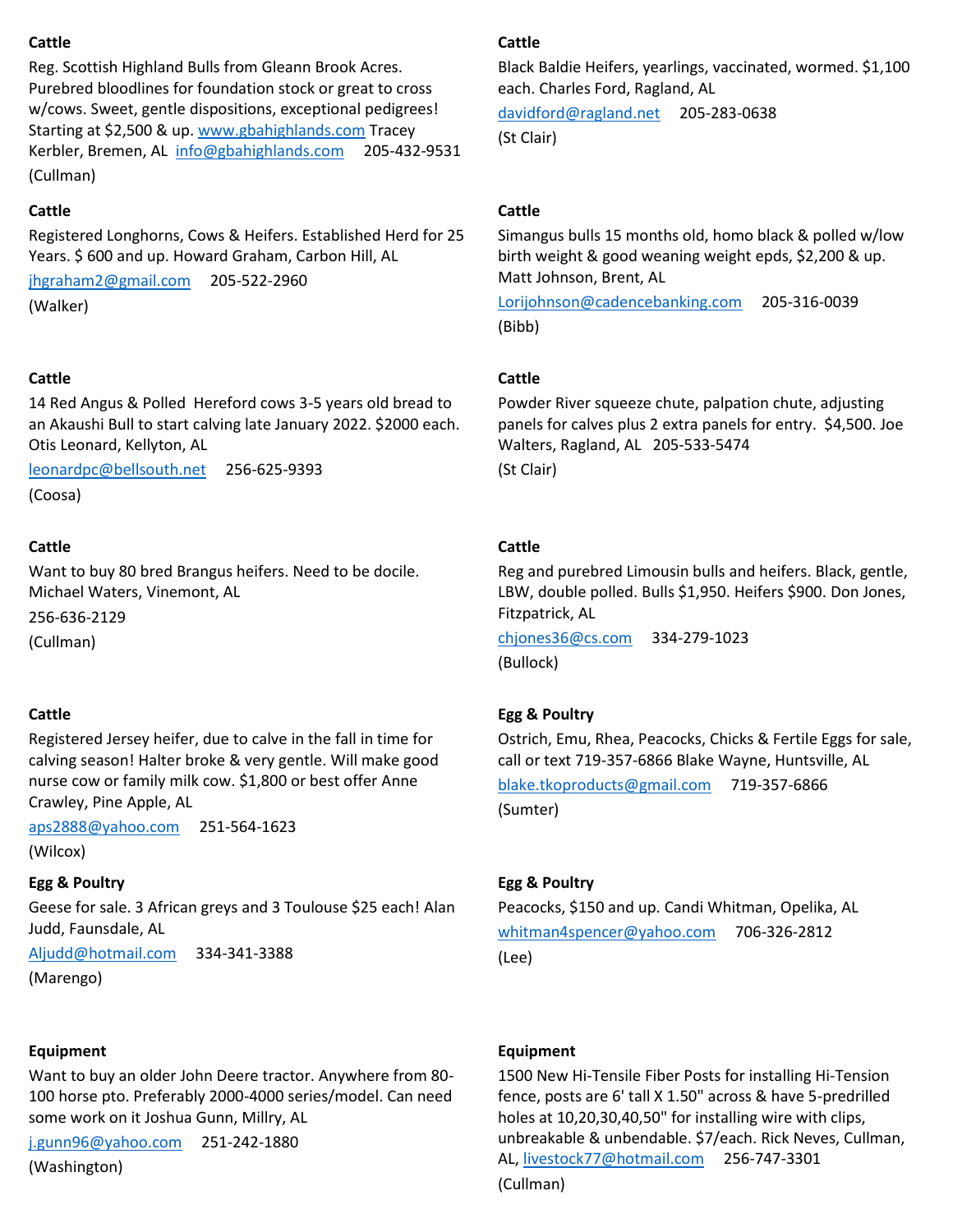### **Equipment**

Garden tractor with trailer cart. John Deere D-105 and Cart8Y. Tractor was a riding mower, but no longer has a mower deck. Good condition. \$200. Robert Lewis, Chelsea, AL

[rlewis1665@bellsouth.net](mailto:rlewis1665@bellsouth.net) 205-678-9208 (Shelby)

#### **Equipment**

New Holland Hay Wagon (Square Bales-Loads/Unloads) \$1,200; needs minor repairs. New Holland Haybine Mower, 8 ft. cut, \$800; needs minor repairs. Ray Presley, Ralph, AL 205-339-0807

(Tuscaloosa)

#### **Equipment**

2017 4708 Massey Ferguson tractor, 2015 Forma 16 krone baler, 17 foot krone tedder. Call for prices. Roger Fuller, Talldega, AL

[catfish1\\_82@yahoo.com](mailto:catfish1_82@yahoo.com) 256-362-3940

(Talladega)

### **Equipment**

Need a couple rear unload silage wagons. Tim Tucker, Uriah, AL

[tuckfarm@frontiernet.net](mailto:tuckfarm@frontiernet.net) 251-282-6286 (Monroe)

#### **Equipment**

JD 4850 dual weights, great shape \$26,000; JD 630 30' disk, new blads on front \$6,500; JD 9960 cotton picker, 4 in line head \$12,500; IH 1440 w/4 row corn & 13' header \$10,000; C60 grain truck w/metal dump bed \$3,500. Donnie Hanks, Lenox, AL 251-238-3006 (Conecuh)

**Equipment**

Want to purchase plastic chicken crates. Keri Carroll, Fort Payne, AL

[blackfoxacresfarm@gmail.com](mailto:blackfoxacresfarm@gmail.com) 256-418-5014 (Dekalb)

#### **Equipment**

10 FT. Bushhog brand Bushhog w/ chains; 3 pt. hitch, hydrolic wheels on the back; kept in shed,excellent condition. \$4,500 Edward Murphree, Sylacauga, AL

[murphreej56@yahoo.com](mailto:murphreej56@yahoo.com) 256-267-6212

(Talladega)

#### **Equipment**

2019 4052R John Deere Tractor (54 hrs) w/Cab, 4wd, Hydrostatic drive, additional hydraulics, front bucket, R4 tires, Stereo, imatch quick hitch \$52,500 Richard Eaves, Linden, AL [raleaves@icloud.com](mailto:raleaves@icloud.com) 334-341-7081 (Marengo)

#### **Equipment**

5th Wheel Hitch, Pro-Series 16 K, with mounting rails, \$200.00 OBO. Robert Bishop, Gordo, AL

[rb1901@bellsouth.ne](mailto:rb1901@bellsouth.ne) t 662-617-5049 (Pickens)

#### **Equipment**

Roskamp Model K industrial roller mill with 12"X12" rollers & 7.5 HP 220V motor \$1,250; 8" PTO driven water pump/aerator \$250. Dirk Price, Red Level, AL

[dirkp@centurytel.net](mailto:dirkp@centurytel.net) 334-469-2016 (Covington)

#### **Equipment**

2013 JD 7760 Cotton picker, dual wheels, 6-row, approx. 2,300 fan hours, field ready, \$342,000; Four (4) damaged Pro-16 heads off of a JD 9976 cotton picker \$2,800/each. Dennis Acker, Piedmont, AL 256-447-8344 (Cherokee)

### **Equipment**

Want to purchase two 38 inch rims for TS 110 New Holland tractor. Butch Speed, Luverne, AL

[butchspeed@troycable.net](mailto:butchspeed@troycable.net) 334-429-2000 (Crenshaw)

#### **Equipment**

7 John Deere suitcase weights and mounting bracket, \$700 Joe Cox, Epes, AL 205-281-4067 (Sumter)

#### **Equipment**

2001 Circle W stock trailer. 6'8" x 24', new floor, new tires. \$6,000., Like new Kodiak 8' pasture aerator, \$1,200. Patt Burkhalter, Verbena, AL

[pattburk@aol.com](mailto:pattburk@aol.com) 205-479-9443

(Chilton)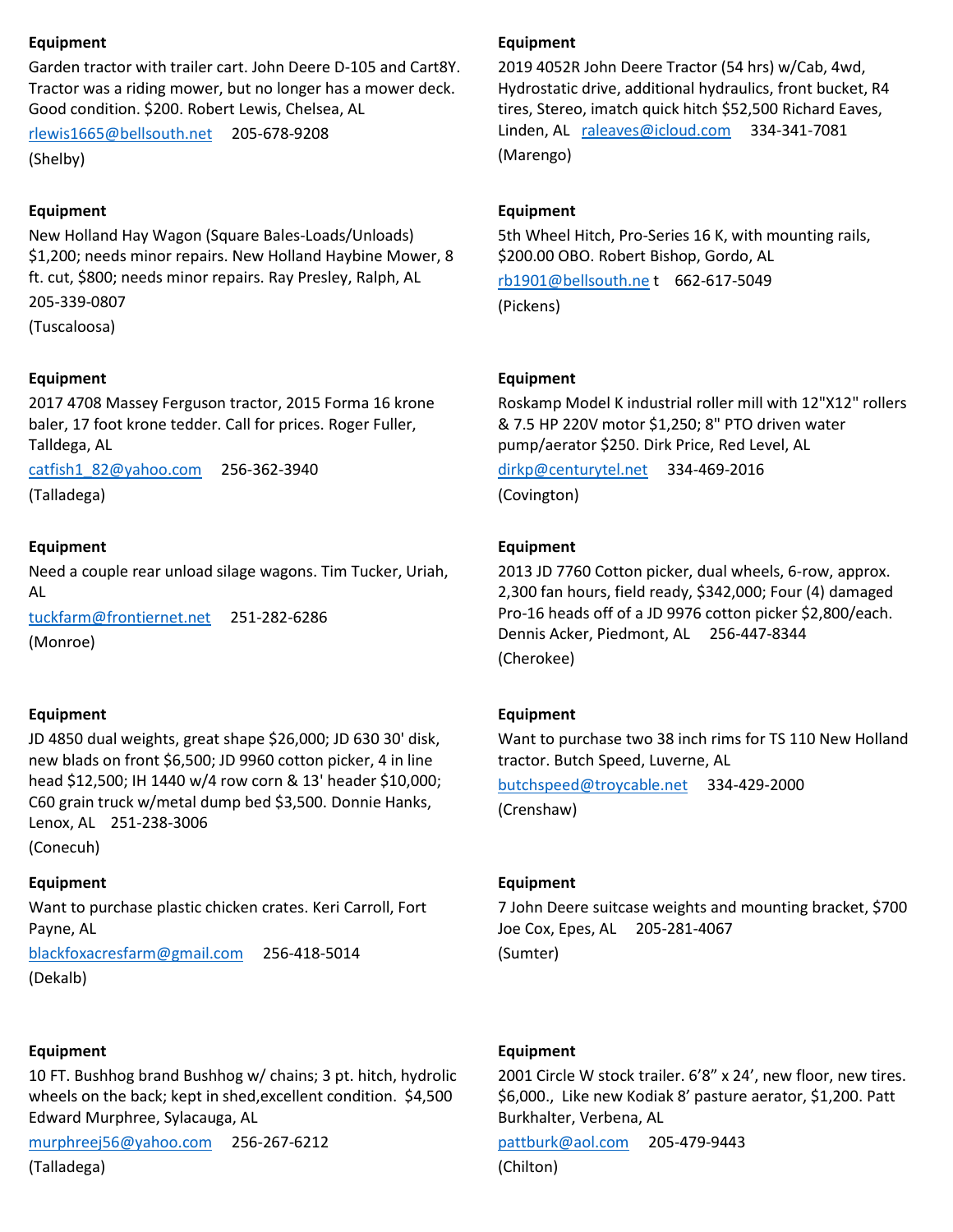### **Equipment**

JD 6700 Hi-Cycle sprayer flow control valve crop fenders, \$28,000 256-310-8367 Doug Trantham, Alexandria, AL 256-310-8367

(Calhoun)

### **Equipment**

Cub tractor w/42" belly mower \$3,300; 12V Cub tractor w/59" belly mower \$4,400; Turn Plow \$125; Cultivator \$100; radiator housing base for Cub 12V \$250; Zenith carburetor \$250; \$8,400/for all (negotiable) R Cain, Phenix City, AL

[reginacain607@yahoo.com](mailto:reginacain607@yahoo.com) 334-614-3816

(Lee)

### **Equipment**

For parts or restoration Farmall 230 ,1 new rear tire, both front tires almost new 3 yrs. with foam, good Sheetmetal , motor runs like a top ,Will not go into reverse, for best offer, located in middle Georgia William Timmerman, Monetta, SC

[thetroll1943bt@yahoo.com](mailto:thetroll1943bt@yahoo.com) 803-640-6265

(South Carolina)

### **Farms for Sale**

185 acre farm w/110 acres planted in 30-40 yr old pecan trees. Includes a 3600 sqft house, barn & equipment shed. Pecan varieties include Desirable, Cape Fear, and Elliot. \$1,100,000. Richard Gunter, Andalusia, AL

[richardgunter2015@gmail.com](mailto:richardgunter2015@gmail.com) 334-388-2304 (Covington)

## **Hay & Feeding Grain**

Horse & Cattle Bahia hay. Well fertilized, limed, weed controlled, net wrapped, and barn stored on pallets. Delivery available upon request, & able to load semi truck trailers. Kendall Jeanminette, Lucedale, MS

601-508-7115 (Mississippi)

## **Hay & Feeding Grain**

Bermuda Square hay from fertilized and sprayed fields \$6 each Ricky Gibbs, Cullman, AL

gibbsinsurance@hotmail.com 256-338-7602 (Cullman)

### **Hay & Feeding Grain**

4x5 net wrapped Argentine Bahia hay, fertilized & sprayed, No weeds, \$32. Jerald Kichler, Elberta, AL

[jekichler@gmail.com](mailto:jekichler@gmail.com) 251-952-8395

(Baldwin)

## **Equipment**

Farmall 230 tractor for parts, motor runs great, 1 new rear tire \$500/both; front tires almost new 2 years old & have foam in them, trans. problem will not go into reverse for sale for best offer, William Timmerman, Davisboro, AL

[thetroll1943bt@yahoo.com](mailto:thetroll1943bt@yahoo.com) 803-640-6265

(Washington)

## **Equipment**

2001 Ford F550 Spray Truck, automatic, 500 gal tank w/raven monitor, 40ft booms, \$11,000 Doug Dill, Springville, AL [cssspringville@yahoo.com](mailto:cssspringville@yahoo.com) 205-368-8113 (St Clair)

### **Farms for Sale**

120 ac, Co., 3BD, 1 1/2 BA; A Frame house. 120 ac. of mature Loblolly pine & hardwoods. Improved roads, fire lines, deer plots, exec. deer & turkey hunting, running creeks. House in hardwood area overlooking creek. \$275,000. John Thacker, Bham, A[L jathacker101@gmail.com](mailto:jathacker101@gmail.com) 205-755-9035 (Coosa)

## **Farms for Sale**

3 bedroom house with 44 acre cattle farm with large barn and 4 acre pond.\$90,000 Randy Briggs, Vernon, AL 205-686-2970 (Lamar)

## **Hay & Feeding Grain**

4X5 rolls, sprayed & fertilized, net wrapped. Fescue, Dallas, & Bahia. \$28 in field; \$32 in barn. Joe Walters, Ragland, AL

[deloma48@aol.com](mailto:deloma48@aol.com) 205-533-5474 (St Clair)

## **Hay & Feeding Grain**

4 x 5 and 5 x 5½ net wrapped hay, barn kept, fertilized and unfertilized, \$45 & up. Todd Grogan, Montgomery, AL

334-320-7315 (Montgomery)

## **Hay & Feeding Grain**

5x5 round bales. Rye grass. Barn stored. \$40/bale Randy Hawkins, Gadsden, AL [rmhawkins72@bellsouth.net](mailto:rmhawkins72@bellsouth.net) 256-504-9360 (Etowah)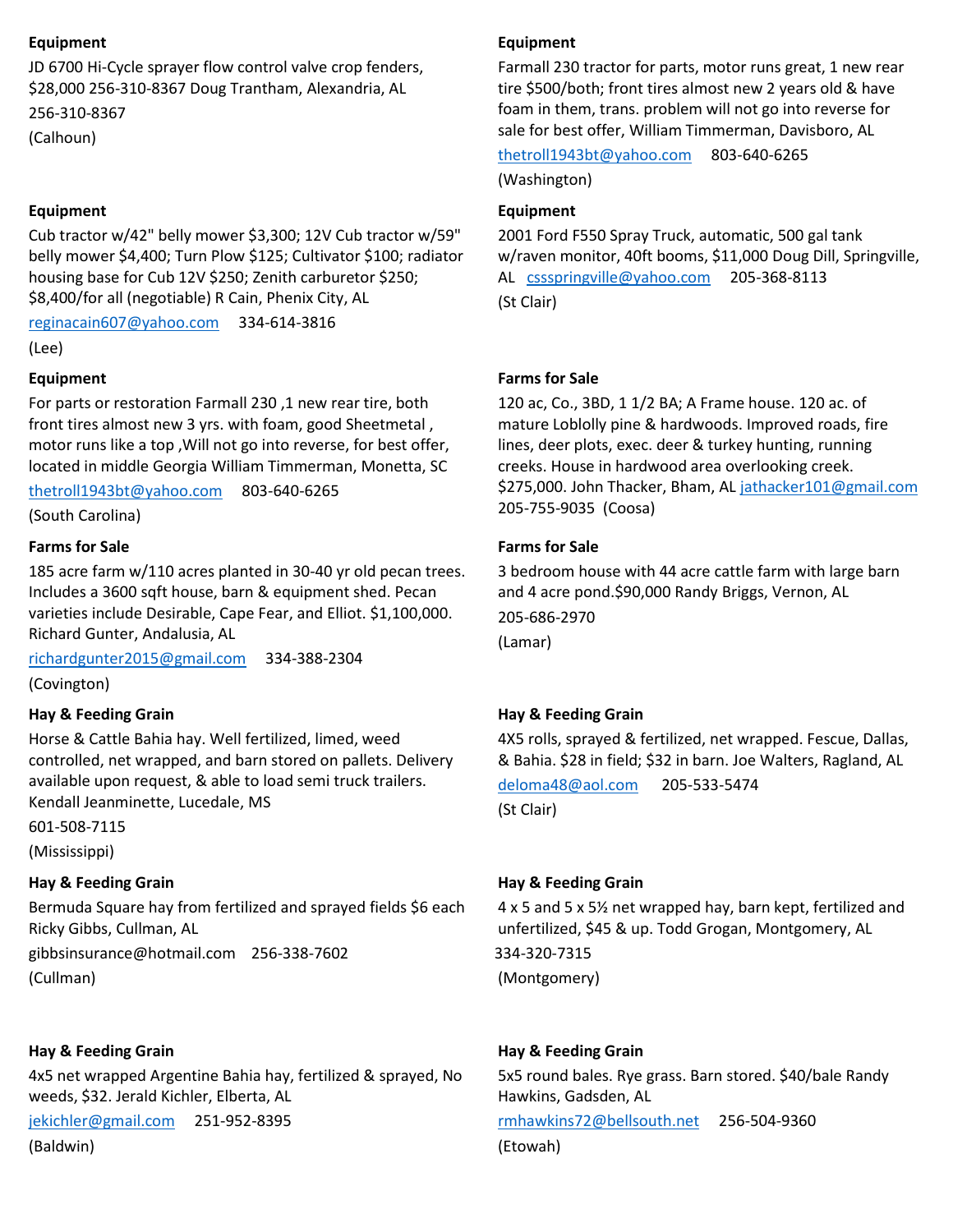### **Hay & Feeding Grain**

Hay for Sale: sprayed and fertilized Dallas-Fescue mixed 4 x 5 bales \$30 per bale Bobby Morrison, Anniston, AL

[lauralynnmorrison68@gmail.com](mailto:lauralynnmorrison68@gmail.com) 256-689-6187 (Calhoun)

## **Hay & Feeding Grain**

4 x 5 round rolls net wrapped Bahia grass hay. Well fertilized and sprayed. No weeds. Cattle and horse quality available. Perry Cole, Harpersville, AL

[pncolecpa@aol.com](mailto:pncolecpa@aol.com) 205-879-9008 (Shelby)

### **Hay & Feeding Grain**

Square mixed grass hay, sprayed and fertilized \$5.... Bermuda \$6 Ricky Gibbs, Cullman, AL

[gibbsinsurance@hotmail.com](mailto:gibbsinsurance@hotmail.com) 256-338-7602 (Cullman)

### **Horses, Mules & Donkeys**

Donkeys for sale, excellent coyote deterrent for cattle, goats, sheep, alpaca etc. Family pets horse companions. We have all types. Bigelivestock.com Pamela Liner, Cragford, AL

[traymitch@yahoo.com](mailto:traymitch@yahoo.com) 229-977-5201 (Clay)

### **Livestock Dogs**

Have 2 fiest/jack russell puppies, 1 girl & 1 boy left. Born 3-19- 21. Been wormed and given 1st round of shots. \$75 each. Bobby Dyer, Northport, AL 205-344-2837

(Tuscaloosa)

### **Livestock Dogs**

Great Pyrenees puppies. Eight weeks old. \$150.00 Oather Brown, Emelle, AL

[fbrown@uwa.edu](mailto:fbrown@uwa.edu) 205-499-9049

(Sumter)

### **Livestock Dogs**

Border Collies black white \$650 and Blue Merle \$1,000 ready April 17th. American stock dog registered. Located in Cullman. Text or call Sonya Haynes, Cullman, AL

[Sonnygram@gmail.com](mailto:Sonnygram@gmail.com) 256-338-0379

(Cullman)

### **Hay & Feeding Grain**

Well fertilized, limed, & weed controlled 4x5 net wrapped round Argentine Bahia bales, \$40 Cattle hay & \$55 Horse hay. Barn stored on pallets, & delivery avail. Can load semis truck trailers & small loads. Kendall Jeanminette, Lucedale, MS [kendalljeanminette@icloud.com](mailto:kendalljeanminette@icloud.com) 601-508-7115 (Mississippi)

### **Hay & Feeding Grain**

260 Bales of Cow Hay, barn kept, never wet.\$25 per bale for 150 bales, \$20 per bale for 100 bales or more. Must pick up. Butch Jones, Sprott, AL

[cjonesmath@yahoo.com](mailto:cjonesmath@yahoo.com) 334-419-5587 (Perry)

### **Hay & Feeding Grain**

5 x 5 rolls bahia & bahia mixed grasses, \$42.50/roll loaded, barn stored & well fertilized Ricky Hollingsworth, Eldridge, AL 205-487-6190 (Fayette)

### **Horses, Mules & Donkeys**

3 Saddlebred /Throughbred cross, 2 Geldings, 1 Mare \$1,500/each OBO Rhonda Glass, Haleyville, AL

[percysmom2@gmail.com](mailto:percysmom2@gmail.com) 205-530-0838 (Winston)

## **Livestock Dogs**

Registered Border Collie pups born 8/10/2021 black/white \$500 Ricky Gibbs, Cullman, AL [gibbsinsurance@hotmail.com](mailto:gibbsinsurance@hotmail.com) 256-338-7602 (Cullman)

**Livestock Dogs**

AKC certified golden retriever puppies. First vaccines, vet checked, dewormed. Will be ready for new homes 5/15/22. Accepting deposits now. Males and females available \$1,300. Pics available. Shannon Staples, Robertsdale, AL

[shannoninez@yahoo.com](mailto:shannoninez@yahoo.com) 251-604-2856

(Baldwin)

### **Machinery**

AG-SPRAY- 500 gallon sprayer w/ 48 ft. boom, hydraulic height adjustment, Auto-rate controller.

\$15,000. Bill Freeman, Vernon, AL [stumps@centurytel.net](mailto:stumps@centurytel.net) 205-712-0671 (Lamar)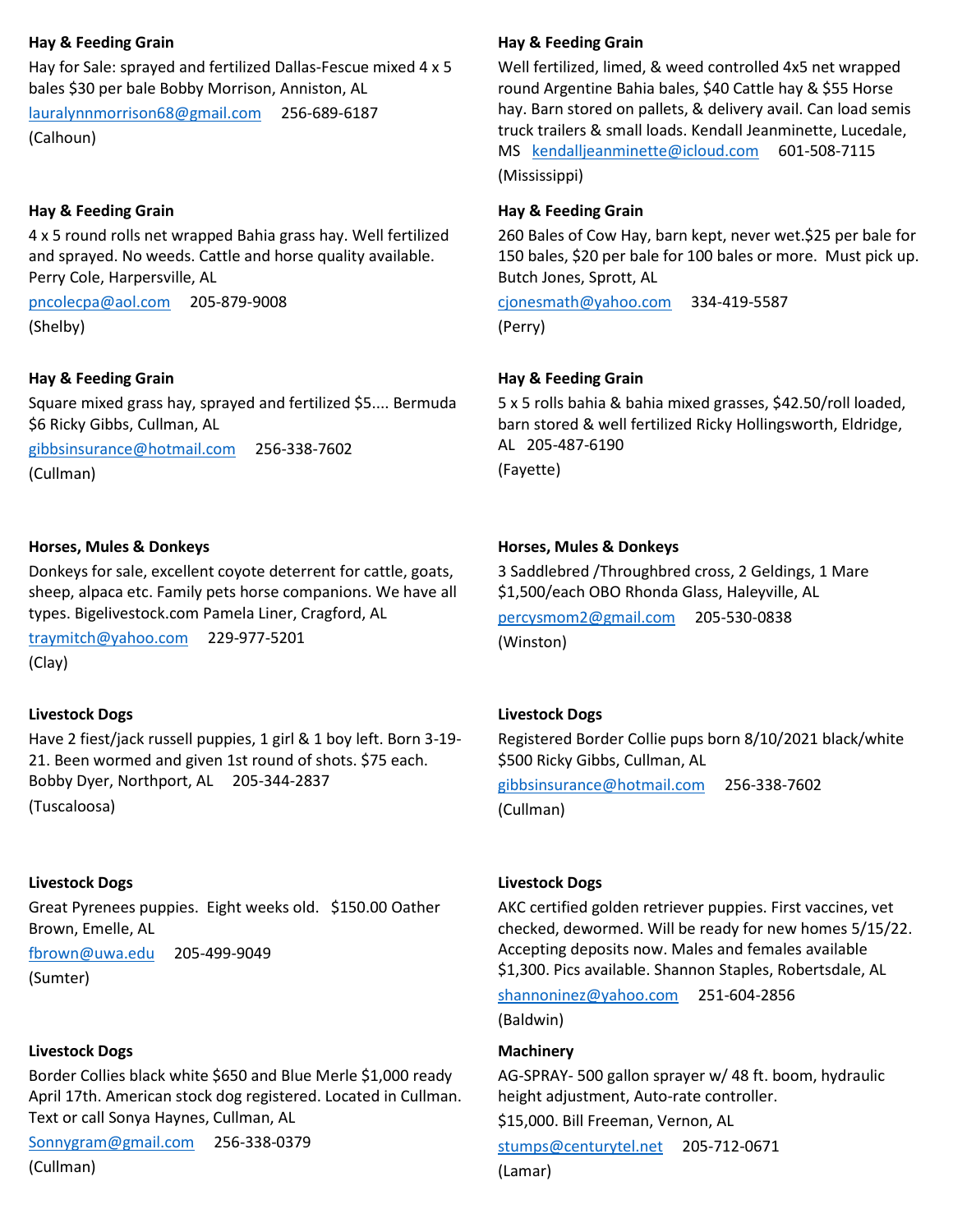#### **Machinery**

HAY WRAPPER- A.M. Stretch-O-Matic Model 8400-E, great condition, \$18,000, Bill Freeman, Vernon, AL

[stumps@centurytel.net](mailto:stumps@centurytel.net) 205-695-6314 (Lamar)

### **Machinery**

New Holland square bale HayWagon/Loader; working condition. \$1,500 Don Presley, Ralph, AL

205-339-0807

(Tuscaloosa)

### **Machinery**

Combine IH 715 Combine / 13' Header Platform \$4,500. Alex Jones, Birmingham, AL

[Alexj@PM-J.COM](mailto:Alexj@PM-J.COM) 205-328-9190

(Marengo)

### **Machinery**

1965 John Deere 2010, 46 hp diesel tractor \$4,500. Please leave a message. Chad Matheson, Goodwater, AL

[cematheson3@gmail.com](mailto:cematheson3@gmail.com) 256-404-4602 (Coosa)

### **Machinery**

New Holland 4610 tractor w/turbo and bush hog loader. Tractor runs & cranks as should. Everything works except hour meter: stopped at 197 hrs. Includes 6ft bush hog, hay spear, front pallet forks & 3 pt boom. \$17,500. Larry Henson, Boaz, AL [lehenson1@bellsouth.net](mailto:lehenson1@bellsouth.net) 256-738-8004 (Marshall)

#### **Machinery**

Amadas Self Propelled peanut combine. 1999 model w/1650 fan hrs. Comes w/19 ft. head and a Amadas header trailer. Combine in good shape. \$27,500. William Whiddon, Honoraville, A[L whiddfarms@gmail.com](mailto:whiddfarms@gmail.com) 334-391-5173 (Butler)

#### **Machinery**

Buhler Allied 695 front end loader for 399 Massey Ferguson tractor w/hay spear & tractor attachments, good condition \$3,000. Located near Winterboro, AL Bob Burton, Orange Beach, AL

[bobburton5@gmail.com](mailto:bobburton5@gmail.com) 251-747-2416 (Talladega)

#### **Machinery**

HAY WRAPPER- Vermeer Single Bale wrapper, good condition, \$2,000. Bill Freeman, Vernon, AL

[stumps@centurytel.net](mailto:stumps@centurytel.net) 205-712-8966 (Lamar)

### **Machinery**

2013 Krone KR160 hay baler used 4 yrs, not used since 2017, shed kept, \$5,500.00 William Seale, Moundville, AL

[ceseale15@gmail.com](mailto:ceseale15@gmail.com) 205-886-7468 (Hale)

#### **Machinery**

JD 530 Round Baler. Field Ready. \$4,500.00 Stanford Glass, Thomaston, AL

[lglass@danacompanies.com](mailto:lglass@danacompanies.com) 334-341-7316 (Marengo)

### **Machinery**

2014 Polaris Ranger 570 EFI. Half windshield, roof, front light bar, 2 rear work lights, rear view mirror, 27" wheels & tires, 3500 lb winch. 1020 miles, 284 hours. Exc. condition one owner, garage kept. \$8,200. Brian Fleenor, Berry, AL [brianfleenor@att.net](mailto:brianfleenor@att.net) 205-339-9540 or 205-292-5331 (Tuscaloosa)

### **Machinery**

Want to Purchase, Gently used Brown Limb Tremor Front mounted Tractor Saw, 30 or 40 inch model Norwood Blanchard, Burgaw, NC

[norwood1310@gmail.com](mailto:norwood1310@gmail.com) 910-259-2003 (North Carolina)

### **Machinery**

Two King Cutter bush hogs for sale. 6-foot asking \$900 and 5-foot asking \$700 Gene Irvin, Tuscaloosa, AL

[daniel.irvin24@gmail.com](mailto:daniel.irvin24@gmail.com) 205-614-2902 (Pickens)

### **Machinery**

Bush hog brand Squealer cutter, 5 foot cutting width, deck needs major welding. Gear box good. \$125 Cecil Medders, Trussville, AL

[Cmedders4235@charter.net](mailto:Cmedders4235@charter.net) 205-470-4532 (Jefferson)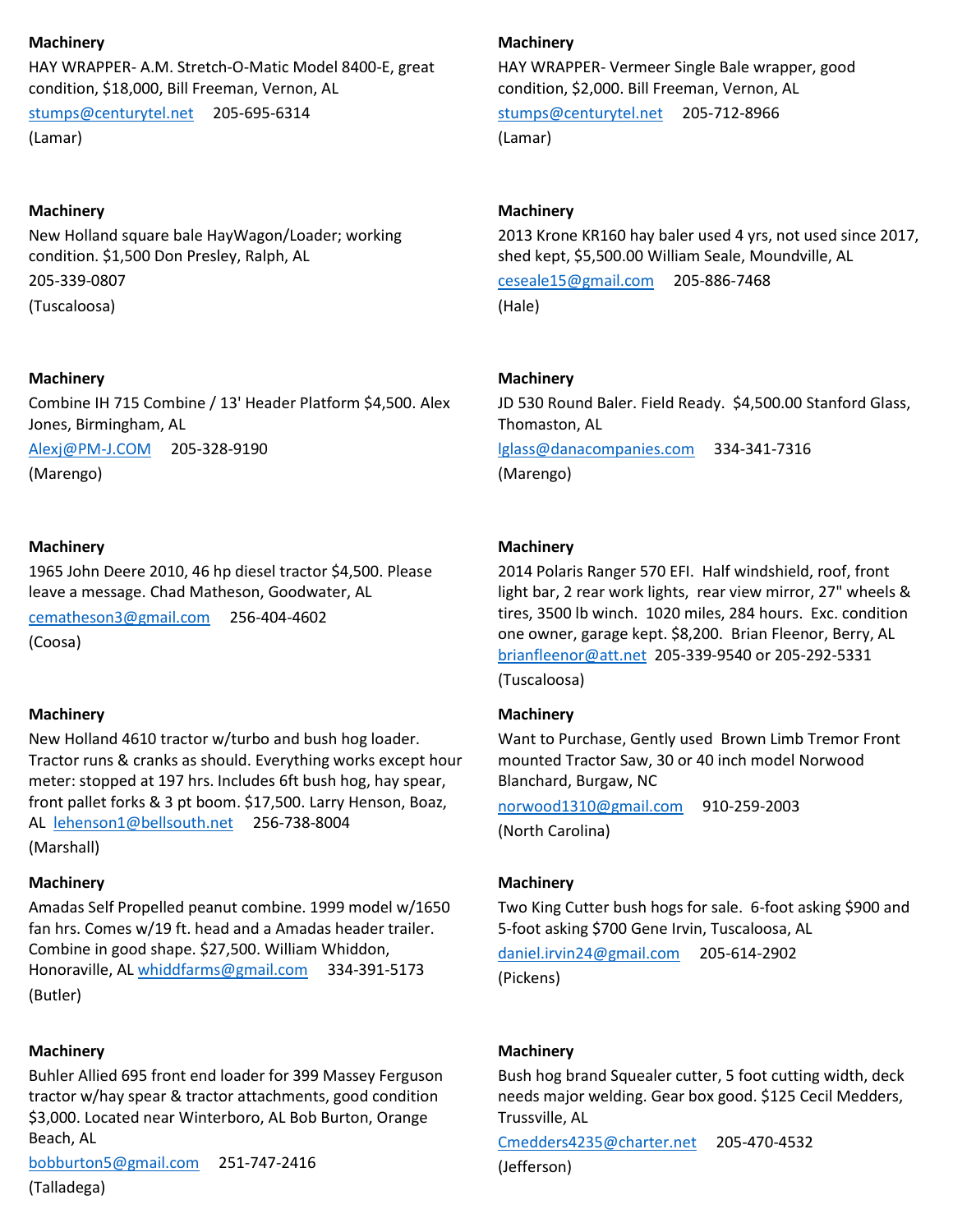### **Machinery**

1965 706 tractor, 70hp, PTO, TA, ta works, mechanically sound, tires excellent. Ready for the field. \$4,500 Steve Allen, Fairhope, AL

[rh.trailer@yahoo.com](mailto:rh.trailer@yahoo.com) 251-278-4445 (Baldwin)

## **Machinery**

Peanut wagon, \$800 or best offer. Robert Case, Destin, FL [Rbc345@aol.com](mailto:Rbc345@aol.com) 850-496-7777 (Florida)

### **Machinery**

12 row Wil-Rich do-all. Good condition. \$9,000 George Hodge, New Market, AL

[gdhodge4@gmail.com](mailto:gdhodge4@gmail.com) 256-759-1770 (Madison)

### **Machinery**

1965 Ford 3000 tractor (gasoline), 5-ft Rebel Bush Hog, 66" 5 blade box, 42" 4 blade box, 6-ft boom, 6-ft blade & Baltimatic fertilizer spreader, \$8,500 for all, price firm, Cash only. Inherited equipment from my dad & don't need it. Janet Wright, Killen, AL [janetwright01@att.net](mailto:janetwright01@att.net) 256-272-5065 (Lauderdale)

#### **Miscellaneous**

Five sections of 10' long triangle shaped tower for tv or radio antenna. \$500 Bill James, Auburn, AL

[greenacres00@gmail.com](mailto:greenacres00@gmail.com) 334-524-8179 (Lee)

#### **Miscellaneous**

Utility trailer, 77" x 13' 6", double axle, 8,000 pound with 6' removeable sides. Heavy ramps included. Purchased from AESCO Steel Fab. \$2,000. Robert Burgett, Warrior, AL

[burgettm76@gmail.com](mailto:burgettm76@gmail.com) 205-285-7264

(Jefferson)

#### **Miscellaneous**

Extra heavy-duty cattle panels, 11' long x 5' 8" tall and weigh 175 lbs. \$230/ea, several type gates/panels for catch pens, working pens or round pens, all user friendly & animal safe. Gary Singleton, Piedmont, AL

[garymacksingleton@yahoo.com](mailto:garymacksingleton@yahoo.com) 256-390-3940 (Cherokee)

### **Machinery**

Dual Hubs from International 1486, excellent condition. \$375. Steve Allen, Fairhope, AL

[rh.trailer@yahoo.com](mailto:rh.trailer@yahoo.com) 251-278-4445 (Baldwin)

### **Machinery**

John Deere 20 ft mounted field cultivator, fold up with harrow. \$2,000. George Hodge, New Market, AL [gdhodge4@gmail.com](mailto:gdhodge4@gmail.com) 256-759-1770

(Madison)

#### **Machinery**

8' Kuhn Cutter, \$3,000; New Holland Square Baler, \$3,500; New Holland Rake, \$1,500; Fluffer, \$1,100; 55-gallon sprayer, \$800; Disc, \$425. Sandra Weaver, Odenville, AL

[sweaver600@gmail.com](mailto:sweaver600@gmail.com) 120-553-3130 (St Clair)

### **Machinery**

7635 New Holland Ford cab/air/heat 2wd; Tractor 98hp Bushhog loader qt bucket/hayspere. Mike Sanders, Jacksonville, AL

[Sandersfarms5@gmail.com](mailto:Sandersfarms5@gmail.com) 256-310-0867 (Calhoun)

### **Miscellaneous**

HDPE double walled culvert pipe. 30"x20' in size. Heavy duty, never used. Pickup only. 4 left at \$800 each. Terry Pickard, McKenzie, AL

334-488-0999 (Conecuh)

### **Miscellaneous**

Cattle working systems, 7-pc, 180 sweep, \$3,900; 5 pc 90 sweep, \$2,800; manual head catch, \$700; various size hoop gates/sweep gates available, MSTA, build the system that works for you. Gary Singleton, Piedmont, AL

[garymacksingleton@yahoo.com](mailto:garymacksingleton@yahoo.com) 256-390-3940 (Cherokee)

#### **Miscellaneous**

2-bale covered hay feeder deluxe \$2,000; plain jane; \$1,600; several used & restored for less while they last. Saves hay; see at 605 County Rd. 19, Piedmont, AL 36272. Gary Singleton, Piedmont, AL

[garymacksingleton@yahoo.com](mailto:garymacksingleton@yahoo.com) 256-390-3940 (Cherokee)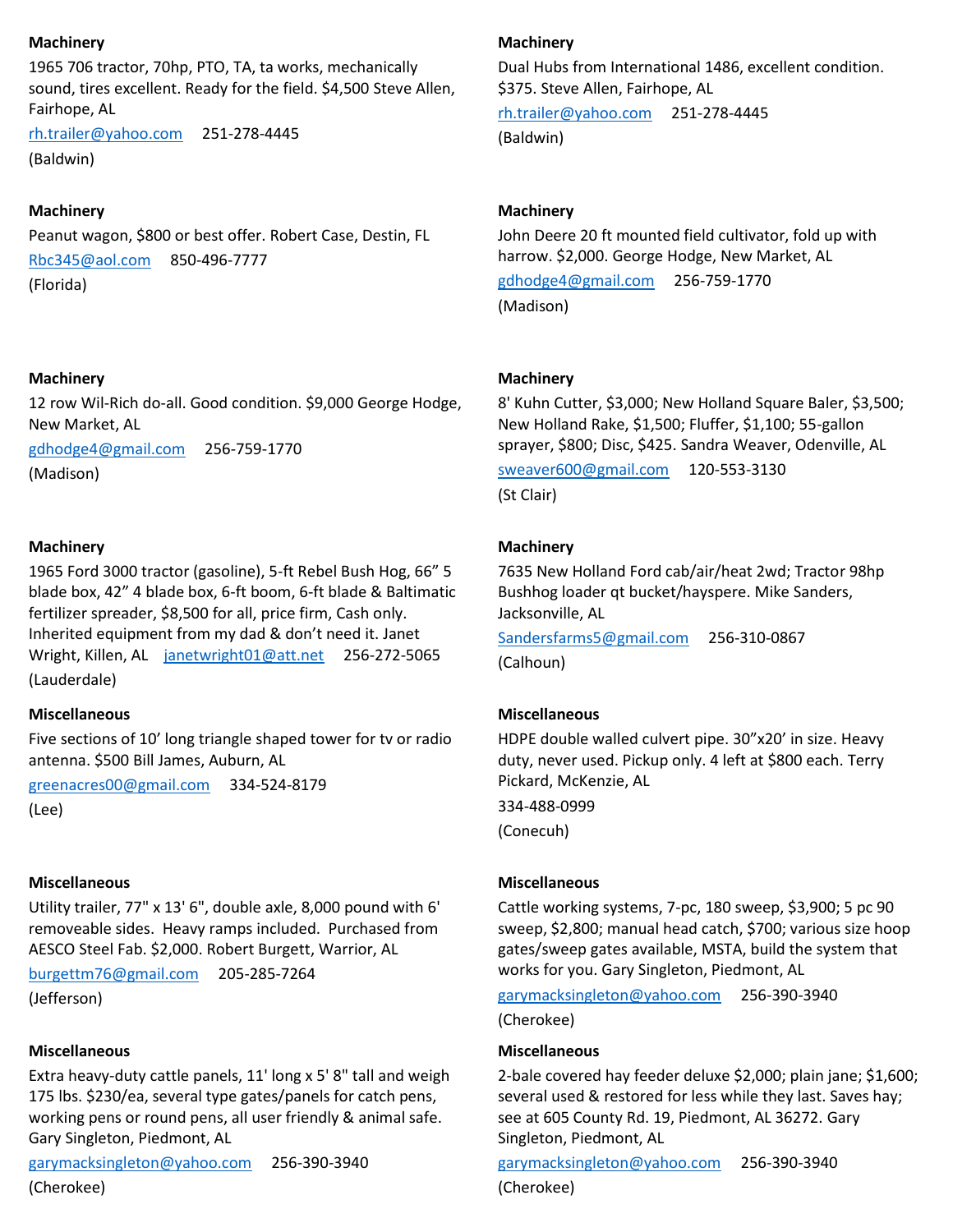### **Miscellaneous**

Heavy duty cattle guards fabricated to fit pasture entrance. Standard size is 7' wide x 20' long w/21/2" SCH 40 pipe, \$2,900. SHD 80 pipe \$3,500. Can add pasture gates to unit for a complete system. See installed unit at 220 County 19, Piedmont, AL. Gary Singleton, [garymacksingleton@yahoo.com](mailto:garymacksingleton@yahoo.com) 256-390-3940 (Cherokee)

## **Miscellaneous**

Commercial Clay Target Throwing Machines, 7 Laporte Model 185 machines, includes all wiring & houses, ready to shoot. \$800/each. You pickup & load on trailer. Walter Powell, Ralph, AL

[dianepowel@yahoo.com](mailto:dianepowel@yahoo.com) 205-339-0849

(Tuscaloosa)

## **Miscellaneous**

20X40 2001 mobile home in Hale County, in very good condition.

asking \$8,500. Beth Hamilton, Akron, AL

[elizabethshamiltonatt@gmail.com](mailto:elizabethshamiltonatt@gmail.com) 334-507-8512 (Hale)

## **Miscellaneous**

Oak sideboards, original use to haul farm animals, for full-size pickup \$120. Rough oak cage for large animal \$50. Cast iron shop sink \$35. Betty Clough, Somerville, AL

[kelsoclough@aol.com](mailto:kelsoclough@aol.com) 256-566-7878

(Morgan)

## **Sheep, Goats & Swine**

Nigerian Dwarf goats. Young bucklings, doelings, & older stock. Unregistered bucklings or wethers \$100.00. Registered bucklings \$250.00. All doelings \$350.00 & are registered stock. Visit blueberryhillsfarm.net, photos available. Ray Humphrey, Opelika, AL [au1973alum@gmail.com](mailto:au1973alum@gmail.com) 334-701-2332 (Lee)

## **Sheep, Goats & Swine**

Goats 3 months old, nannies \$175 & billies \$125. Beautiful colors, all are eating well. For more info call 334-366-4263 OR 334-419-1834. Bernice McCraw, Maplesville, AL

[mccraw27@bellsouth.net](mailto:mccraw27@bellsouth.net) 334-366-4263

(Chilton)

### **Sheep, Goats & Swine**

Meat Goats for sale: primarily Boer and Kiko genes. 1-2 yearold Does \$200; Does with kid(s) \$300-\$400; Bucks \$200; doelings and bucklings \$150. Please email for more information Laurie Moore, Woodland, AL

[wtmlam2021@gmail.com](mailto:wtmlam2021@gmail.com) 256-282-7889 (Randolph)

## **Miscellaneous**

28-piece HD catch pen, funnel/alley, consists of 50' diameter catch pen, 22' funnel w/sweep gate 33' alley, head catch, \$7,200; see at 605 County Road 19, Piedmont, AL 36272. Gary Singleton, Piedmont, AL

[garymacksingleton@yahoo.com](mailto:garymacksingleton@yahoo.com) 256-390-3940

(Cherokee)

## **Miscellaneous**

Wood Burning Heater w/blower & all piping. Includes 7 pc. double wall pipe, 1 thru-wall double pipe w/clean out, & 1 spark resister & one pick-up truck load of dry, seasoned wood. Heater alone \$1,419.00 or \$1,000/all OBO. Lonnie Brock, Alexander City, AL [lindahbrock@gmail.com](mailto:lindahbrock@gmail.com) 256-329- 1463 (Tallapoosa)

### **Miscellaneous**

Carpenter bees will be back soon, I make traps to catch & dispose of them, shipped in lots of 5 for \$85.00 w/instructions & hardware for hanging, , call for more info. William Timmerman, Monetta, SC

[thetroll1943bt@yahoo.com](mailto:thetroll1943bt@yahoo.com) 803-640-6265

(South Carolina)

## **Plants, Bulbs & Seeds**

2021 Elephant Garlic Cloves, \$20 per LB, 5 lbs or more \$18 per LB, Free Shipping B Brown, Danielsville, GA

[bigb1946@gmail.com](mailto:bigb1946@gmail.com) 678-910-9171

(Georgia)

# **Sheep, Goats & Swine**

I have 10 goats that need a new home Braden Blackwell, Pell City, AL

[beelbeez88@gmail.com](mailto:beelbeez88@gmail.com) 256-504-5460 (St Clair)

## **Sheep, Goats & Swine**

Piglets due late June-early July from Gloucestershire Old Spot boar bred to Hereford/Hampshire cross gilts. \$65 each. Local pick up only at farm in Fort Payne, AL. Photos of boar and gilts available upon request. Keri Carroll, Fort Payne, AL

[blackfoxacresfarm@gmail.com](mailto:blackfoxacresfarm@gmail.com) 256-418-5014

(Dekalb)

## **Syrup, Honey & Bees**

3# packages \$135; 5-6 frame NUC's \$200; Complete 10 frame hives \$150; Honey supers \$50 & all beekeeping supplies Lookout Mtn. Honeybees, David Kelton, Gadsden, AL

[honeybees60@gmail.com](mailto:honeybees60@gmail.com) 256-523-4767 or 256-441-2887 (Etowah)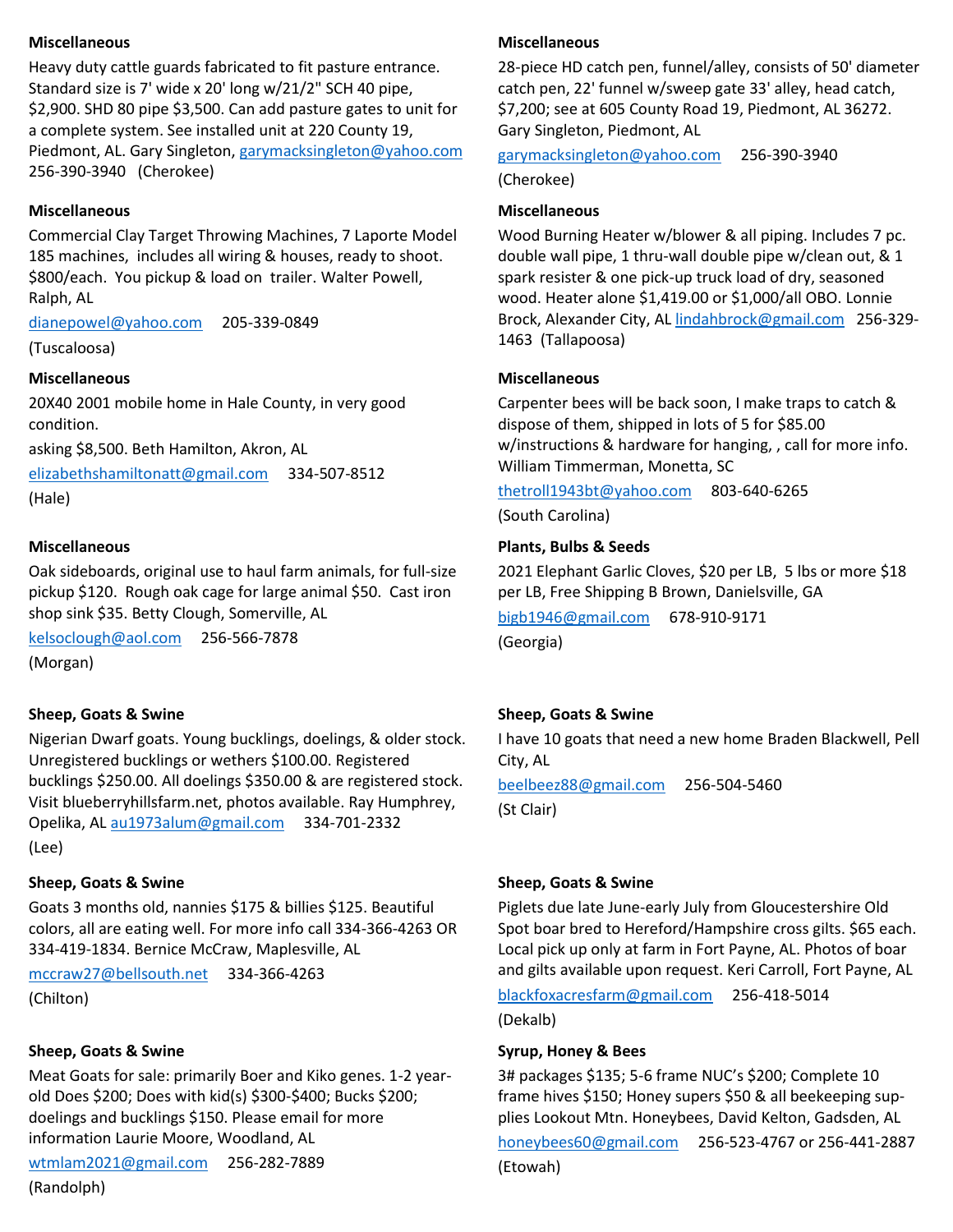### **Syrup, Honey & Bees**

Taking orders, 5 frame Italian spring nucs \$140. Ready end April/1st May. No frame exchange. Queens as available in April, \$25 David Bailey, Mc Lain, MS

[michellebailey964@gmail.com](mailto:michellebailey964@gmail.com) 601-525-6310 (Mississippi)

### **Trucks & Trailers**

Looking for a couple rear unloading silage wagons. Tim Tucker, Uriah, AL

[tuckfarm@frontiernet.net](mailto:tuckfarm@frontiernet.net) 251-282-6286 (Monroe)

#### **Trucks & Trailers**

1989 Ford F-700 with 400 engine, 5 speed transmission with 2 speed axle, 160,000 miles, 17' flatbed dump with 4' wooden sides & tandem axle \$8,800; 2006 Ford F-650, diesel engine, auto transmission, steel rollback bed, \$42,900. Dennis Acker, Piedmont, AL 256-447-8344

(Cherokee)

#### **Wanted**

Wanted: ostriches and emus. Dwight Norris, Blountsville, AL [DwightNorris@gmail.com](mailto:DwightNorris@gmail.com) 205-363-2949 (Blount)

### **Wanted**

Looking for antique canning fruit jars. Blue, yellow, or red from 1800s - early 1900s. Medicine bottles & whiskey flasks Rick Orlanski, Terry, MS

[oldstuff77777772016@gmail.com](mailto:oldstuff77777772016@gmail.com) 601-882-7389 (Mississippi)

#### **Wanted**

Looking for antique barns & houses to be torn down for lumber. Prefer 100+ year old structures. Cash paid based on condition & age. Larry Willis, Vincent, AL

[lcwillis@centurytel.net](mailto:lcwillis@centurytel.net) 205-504-7947

(St Clair)

#### **Wanted**

Allis Chalmers D15, Series II, WF,PS, Snap Coupler hitch with 3 point adapter Larry Jordan, Gainsville, FL

[larry\\_joy@bellsouth.net](mailto:larry_joy@bellsouth.net) 352-332-7707

(Florida)

#### **Syrup, Honey & Bees**

Five Frame Nuc Hives, \$165.00 your box, \$175.00 in my box. Laying queens availabe \$35.00. Hives available for pick up mid April, first of May. Call or text 334-292-1455 Tom Hoggle, Marion, AL

[thogglesr@gmail.com](mailto:thogglesr@gmail.com) 334-292-1455

(Perry)

## **Trucks & Trailers**

1978 Chevrolet C65, 366 cu. in engine w/5-speed transmission, 2 speed axle, 20' flatbed dump w/metal sides, airbrakes & live tandem axle that operates w/a vacuum, \$10,900; Trail Master 24' Gooseneck trailer w/dovetail & ramps, double tandem w/20,000 Dennis Acker, Piedmont, AL 256-447-8344 (Cherokee)

#### **Trucks & Trailers**

2019 Circle W 24ft cattle trailer, extra wide, lifetime floor, steel top, storage compartment, side escape, 1 slide/swing cut gate, 1 swing cut gate, spare, \$15,000 Phillip Burgett, Boaz, AL [pburgett@awwsb.org](mailto:pburgett@awwsb.org) 256-310-3593 (Marshall)

#### **Wanted**

Looking for a center axle housing that fits a John Deere 40, 420W or 430W tractor in good condition. John Deere part number is M4006T.

Please contact Johnnie at 334-654-4436. Linden, AL

[johnniewestjr@gmail.com](mailto:johnniewestjr@gmail.com)

(Marengo)

### **Wanted**

Tractor work in West Jefferson County. Bushhog and disc food flow. Mike Baker, Birmingham, AL

[mbaker@dentmoses.com](mailto:mbaker@dentmoses.com) 205-380-1895 (Jefferson)

#### **Wanted**

Spare Tire Rim prefer Aluminum 10 lug 2006 Ford 550 Dual Douglas Fuller, Lanett, AL

[amelia35@knology.net](mailto:amelia35@knology.net) 706-773-3534 (Chambers)

#### **Wanted**

Want to lease dove field (planted) or land for field within one hour of Birmingham. Also interested in hunts. Mike Baker, Birmingham, AL

[mbaker@dentmoses.com](mailto:mbaker@dentmoses.com) 205-380-1895 (Jefferson)